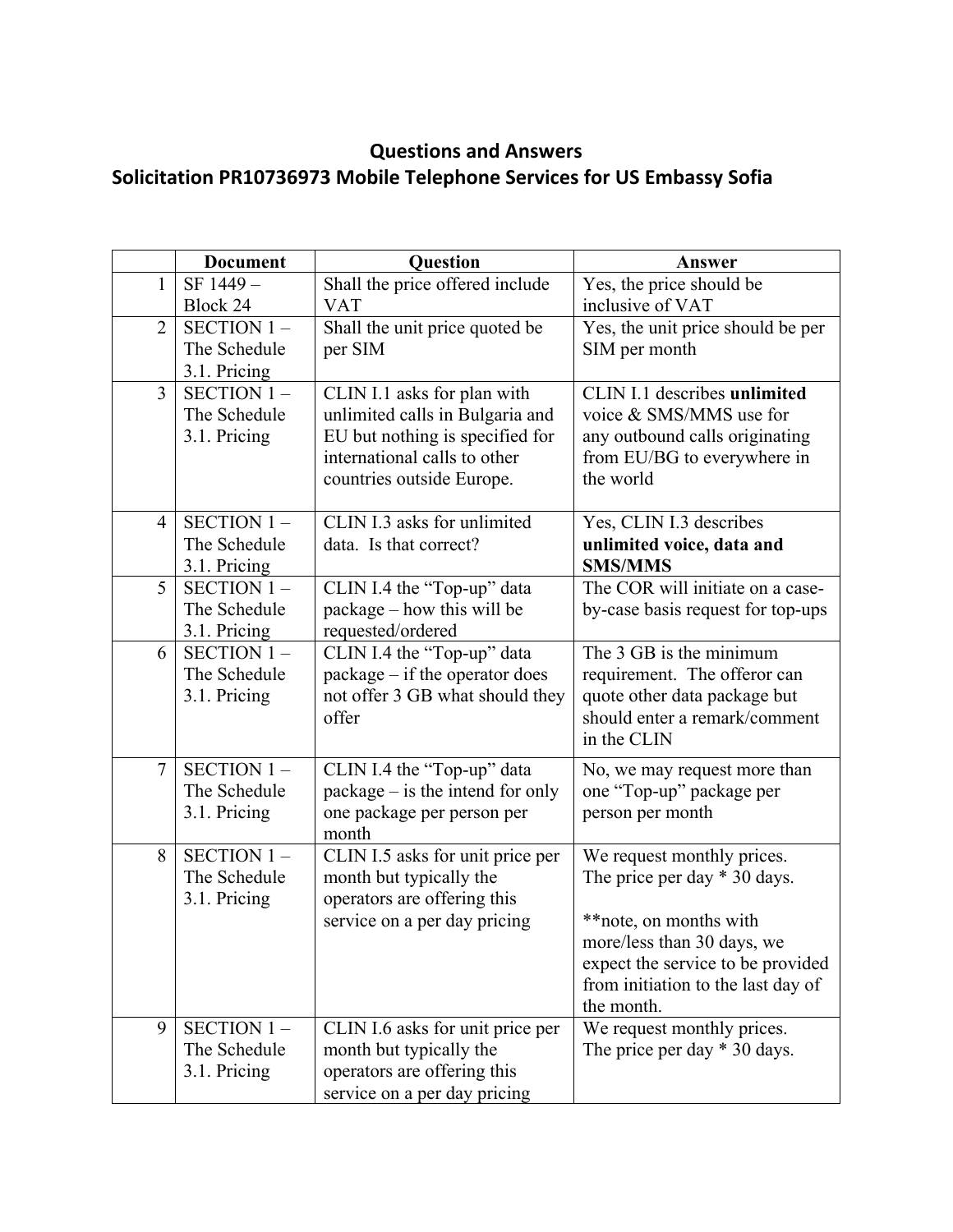|    |                                                                  |                                                                                                                                                                                                                  | ** note, on months with<br>more/less than 30 days, we<br>expect the service to be provided<br>from initiation to the last day of<br>the month.                         |
|----|------------------------------------------------------------------|------------------------------------------------------------------------------------------------------------------------------------------------------------------------------------------------------------------|------------------------------------------------------------------------------------------------------------------------------------------------------------------------|
| 10 | SECTION 1-<br>The Schedule<br>3.1. Pricing                       | CLIN I.6 asks for 3GB data - if<br>the operator does not offer 3<br>GB what should they offer                                                                                                                    | The 3 GB is the minimum<br>requirement. The offeror can<br>quote other data package but<br>should enter a remark/comment<br>in the CLIN                                |
| 11 | <b>SECTION 1-</b><br>The Schedule<br>3.1. Pricing                | CLIN I.6 includes roaming to<br>the United Kingdom but our<br>system still considers UK as<br>part of the EU                                                                                                     | In this case United Kingdom<br>should be covered under CLIN<br>I.1 but the offeror should add a<br>remark/comment to that fact                                         |
| 12 | <b>SECTION 1-</b><br>The Schedule<br>3.1. Pricing                | CLIN I.6 includes roaming to<br>Turkey and the Balkans - if the<br>operator offers different pricing<br>schedule how to note this in the<br>table                                                                | The offeror can split CLIN I.6<br>and quote separate pricing for<br>Turkey and the Balkans but<br>should add a remark/comment to<br>that fact                          |
| 13 | SECTION 1-<br>The Schedule<br>Temporary<br>Additional<br>Service | Rental of Cellphone with SIM<br>Card                                                                                                                                                                             | The price should be for the rental<br>of the phone and the provision of<br>a SIM card.                                                                                 |
| 14 | SECTION 1-<br>The Schedule<br>3.1. Pricing                       | Please provide the split of sims<br>per tariff plan as the Estimated<br>Qty/Year provided does not<br>match the quoted 37 number of<br>phones with voice only and 271<br>phones using voice and data<br>services | The quantities provided in the<br>pricing tables are estimates only.<br>Please use them as stated for<br>calculating the yearly price.                                 |
| 15 | Schedule of<br>Services<br>1.2<br>International<br>Calls         | Can we have the split between<br>calls to mobile and fixed<br>numbers of the calls to EU for<br>the 10 848 calls                                                                                                 | No estimate is available.                                                                                                                                              |
| 16 | Schedule of<br>Services<br>1.4 SMS<br>Messaging                  | Can we have the split between<br>sms to on net and sms to other<br>operators for the 27 648 sms<br>within Bulgaria                                                                                               | No estimate is available.                                                                                                                                              |
| 17 | <b>GENERAL</b>                                                   | Shall the quotations be sent<br>electronically or as a hard copy                                                                                                                                                 | Electronic quotations are<br>preferred and should be sent to<br>SofiaProcurrent(a) state.gov.<br>Hard copy quotations are<br>acceptable and should be<br>addressed to: |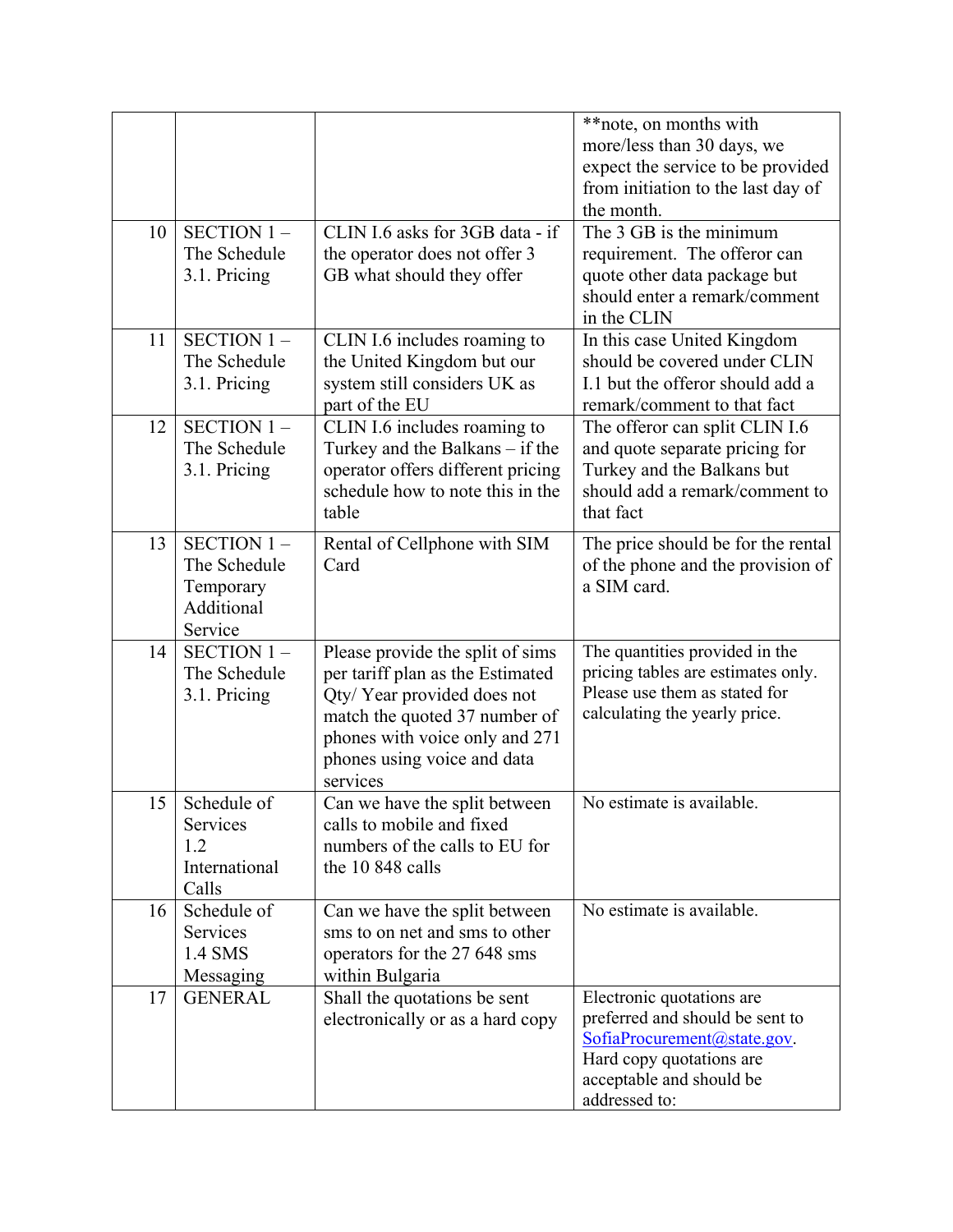|    |                   |                                  | Kathryn Porch                       |
|----|-------------------|----------------------------------|-------------------------------------|
|    |                   |                                  | Contracting Officer                 |
|    |                   |                                  | American Embassy                    |
|    |                   |                                  | #16, Kozyak Str.                    |
|    |                   |                                  | Sofia 1408                          |
| 18 | <b>GENERAL</b>    | Shall the offerors have a valid  | Yes, for all USG contracts above    |
|    |                   | SAM registration                 | \$30,000 a valid SAM                |
|    |                   |                                  | registration is required.           |
| 19 | <b>GENERAL</b>    | Are you checking the SAM         | Yes, SAM registration status is     |
|    |                   | registration                     | checked. Award cannot be made       |
|    |                   |                                  | to an offeror without proof of      |
|    |                   |                                  | active SAM.gov registration.        |
| 20 | <b>GENERAL</b>    | Do you intend to check the       | The coverage for any                |
|    |                   | coverage of the operators        | prospective awardee will be         |
|    |                   | within the embassy               | evaluated.                          |
| 21 | <b>SECTION 2-</b> | Is the US Embassy going to       | Yes, The US Government              |
|    | Contract          | provide the awarded operator     | provides the contract.              |
|    | Clauses           | with a contract template         | The format of the contract is the   |
|    |                   |                                  | same as the solicitation with       |
|    |                   |                                  | minor changes.                      |
| 22 | <b>SECTION 3-</b> | How do we respond to this        | The offeror should submit           |
|    | Solicitation      | Section                          | supporting documentation for all    |
|    | provisions        |                                  | requirements listed in A.2.         |
| 23 | SECTION $5-$      | Clauses 1 and 2 regarding        | Refer to:                           |
|    | Representations   | Huawei Technologies              | 52.212-3, Offeror Representations   |
|    | and               | What exactly is prohibited?      | and Certifications-Commercial       |
|    | Certification     | We work with Huawei.             | Items.                              |
|    |                   |                                  | (c) Procedures. The Offeror shall   |
|    |                   |                                  | review the list of excluded parties |
|    |                   |                                  | in the System for Award             |
|    |                   |                                  | Management (SAM)                    |
|    |                   |                                  | (https://www.sam.gov) for entities  |
|    |                   |                                  | excluded from receiving federal     |
|    |                   |                                  | awards for "covered                 |
|    |                   |                                  | telecommunications equipment or     |
|    |                   |                                  | services".                          |
| 24 | <b>GENERAL</b>    | Should paper documents in the    | Yes, form SF 1449 of the            |
|    |                   | quotation be signed/initialized? | solicitation has to be signed.      |
| 25 | 652.242-73        | Do we need to enclose copies of  | A copy of all licenses and          |
|    | Authorization     | our licenses, permits and        | permits issued to the bidder have   |
|    | and Performance   | authorizations?                  | to be submitted.                    |
|    | (AUG 1999)        |                                  |                                     |
| 26 | Attachment 1      | Is purchasing of new             | This solicitation is only for       |
|    | List of Cell      | hardware from the contractor     | services. The Embassy is not        |
|    | Phone Types       | included in the scope of the     | requesting equipment.               |
|    | that the          | RFQ? Should we offer             |                                     |